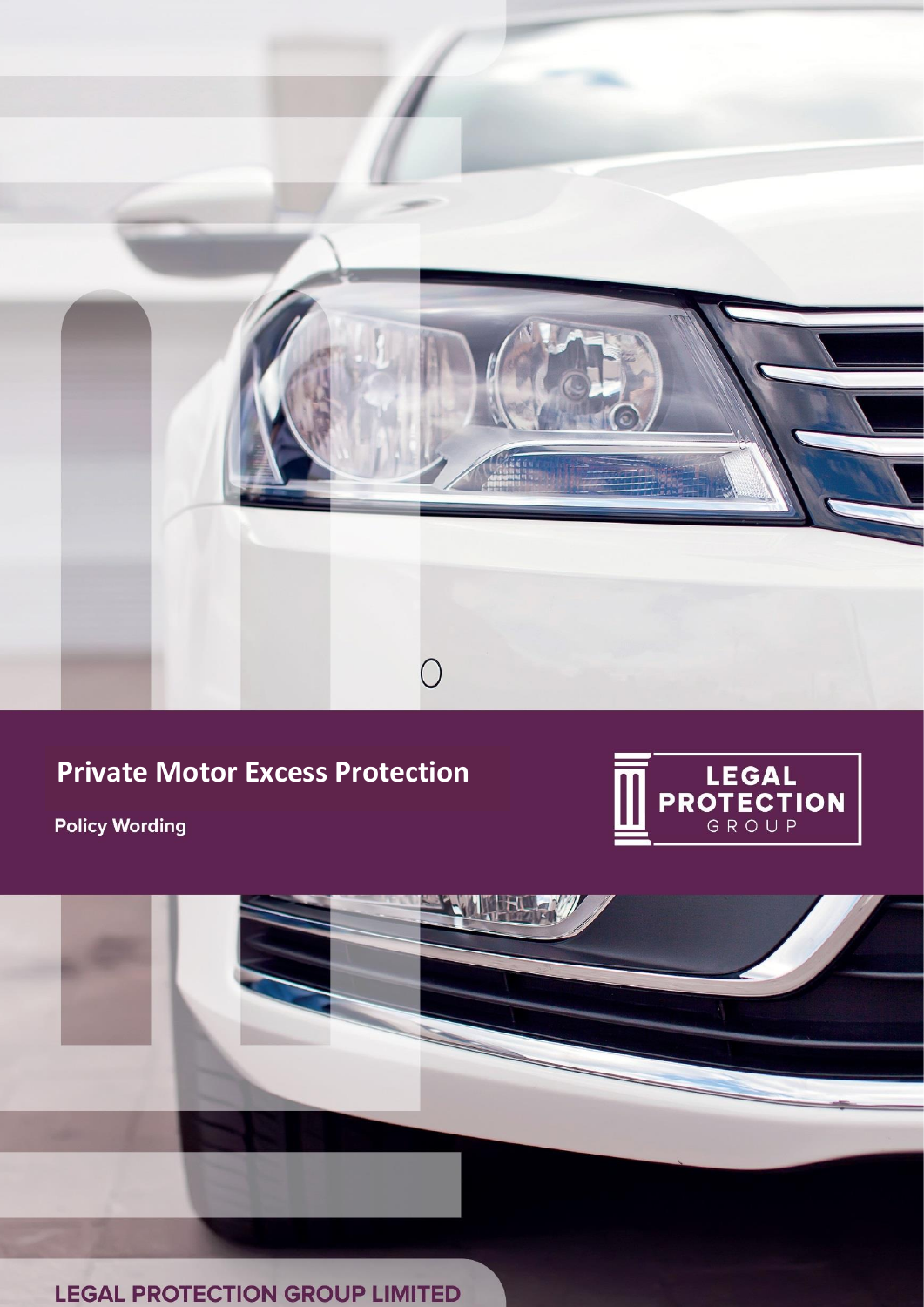# **Table of Contents**

**SECTION OF YOUR POLICY PAGE NUMBER**

| <b>Contract of insurance</b>           |  |
|----------------------------------------|--|
| <b>Introduction</b>                    |  |
| Our obligation to you                  |  |
| What to do if you need to make a claim |  |
| <b>Meaning of words and terms</b>      |  |

**Your policy cover explained <sup>6</sup>**

**Policy cover - Reimbursement of insurance excess <sup>7</sup>**

General exclusions applying to the whole policy **8** 

**General conditions applying to the whole policy 8-9**

**General information 10-11 10-11 The insurer <sup>10</sup> The Financial Services Compensation Scheme <sup>10</sup> Data protection notice 10 What to do if you have a complaint <sup>11</sup>**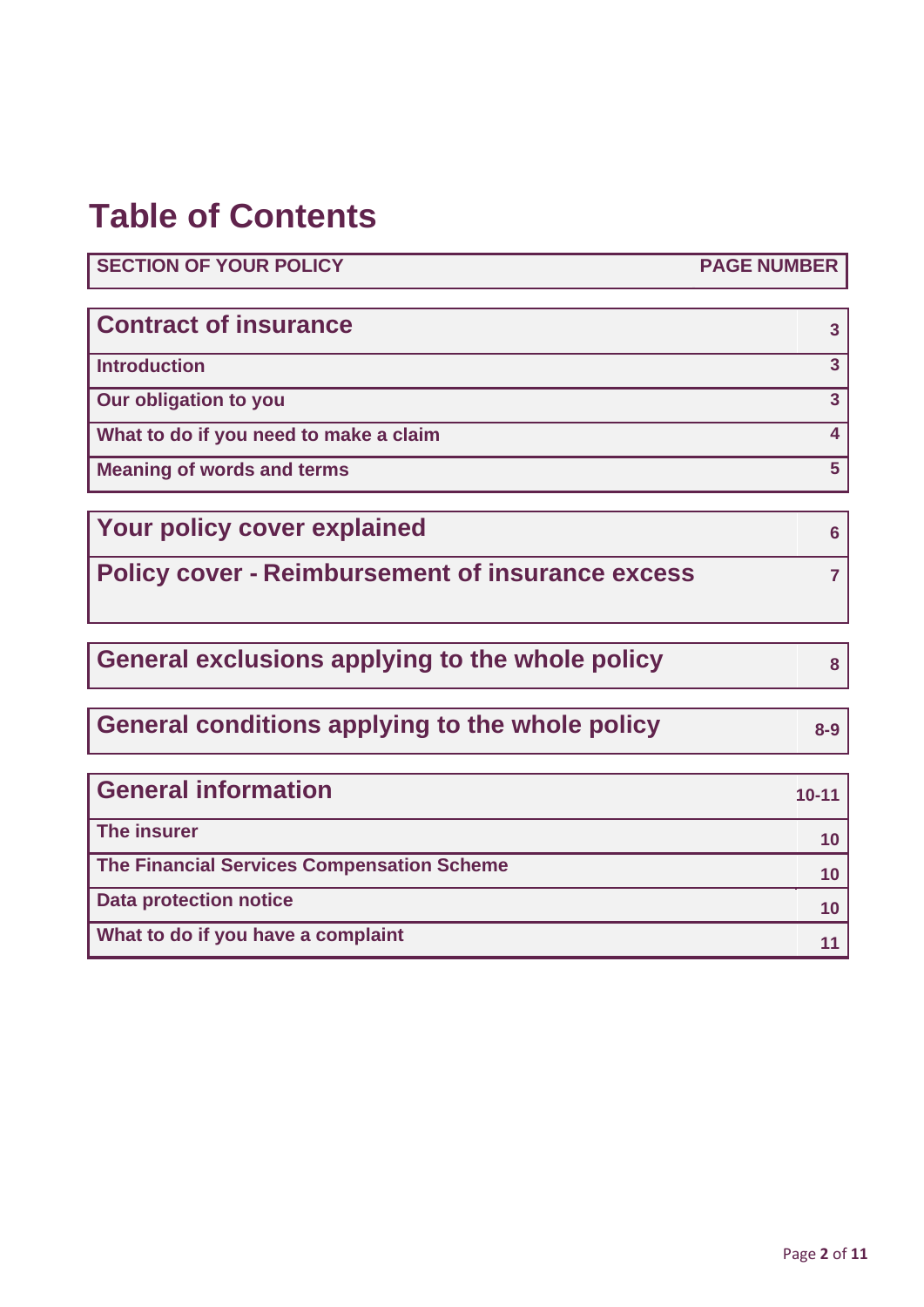# **CONTRACT OF INSURANCE**

## **Introduction**

Thank you for purchasing Private Motor Excess Protection insurance from Legal Protection Group Limited.

In the event of a valid **settled claim** which has been accepted by **your** private motor insurer and where the value of that claim is greater than the amount of the **excess** and results in **your** financial loss, this insurance will reimburse **your excess** up to the **maximum cover limit** shown in **your schedule**.

This is **your** Private Motor Excess Protection policy document and it provides evidence of the contract between **you** and the **insurer**.

This document forms part of **your** policy, together with any attaching **schedule**, endorsement(s) and/or statement of fact. These documents will give **you** full details of **your** cover and the obligations between **you** and **us** and the **insurer**.

Please carefully read all documents and contact the insurance intermediary who sold **you** this insurance if **you** have any queries or if any information is missing, incorrect or needs to be changed. It is important that **you** inform the insurance intermediary who sold **you** this insurance of any inaccuracies or changes as soon as possible as failure to do so could adversely affect the terms of this insurance, including invalidating this policy or claims being rejected or not fully paid.

Please keep all documents in a safe place in the event **you** need to refer to its terms and conditions or make a claim.

## **Our obligation to you**

In return for **you** paying or agreeing to pay the premium, the **insurer** will pay up to the **maximum policy limit** for all **insured incidents** detailed in this policy wording, subject to its terms, exclusions, conditions and any endorsements provided that:

- *(i) the insured incident happens in the territorial limit;*
- *(ii) the insured incident happens during the period of insurance of this Private Motor Excess Protection policy; and*
- *(iii) the insured incident is reported to us within 30 days of the date of the settled claim.*

**Legal Protection Group Limited and Legal Claims Group Limited Head and Registered Office** 8 Pinkers Court, Briarlands Office Park, Gloucester Road, Rudgeway, Bristol BS35 3QH

Registered in England and Wales. Legal Protection Group Limited company number 10096688. Legal Claims Group Limited company number 11033103. Website: **[www.legalprotectiongroup.co.uk](http://www.legalprotectiongroup.co.uk/)**

Legal Protection Group Limited (firm reference number 749446) is an appointed representative of Riviera Insurance Services Limited (firm reference number 780116). Riviera Insurance Services Limited is authorised and regulated by the Financial Conduct Authority.

This Private Motor Excess Protection insurance is underwritten by Alwyn Insurance Company Limited (the **insurer**). Further information concerning the **insurer** can be found in the **General information** section of this policy.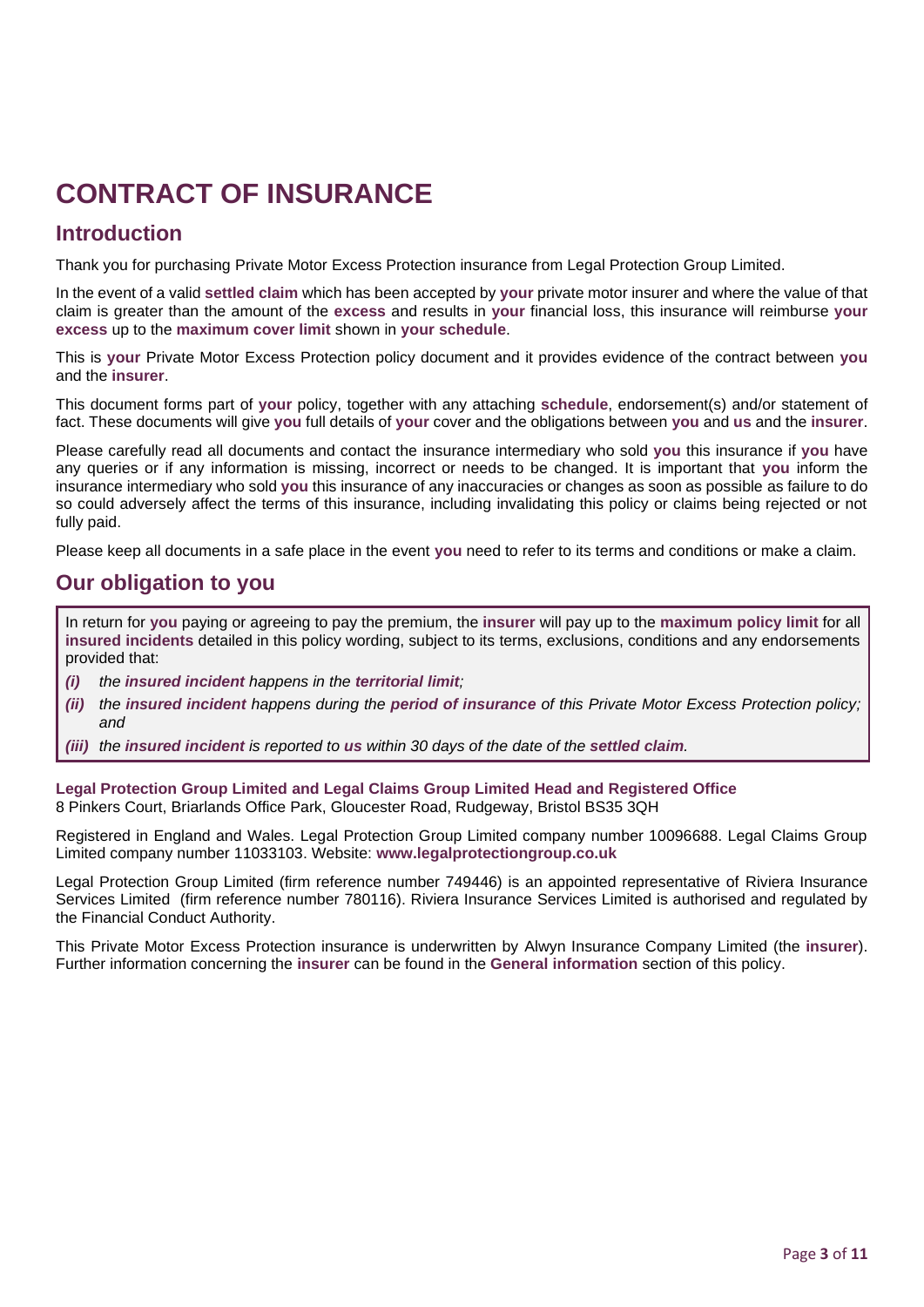## **What to do if you need to make a claim**

In the event of a **settled claim** arising under **your primary insurance policy**, which leads to a financial loss as a result of an **excess**, **you** should contact **our** claims department as soon as possible and, in any event, within 30 days of the date of the **settled claim**, by telephone between 9am and 5pm Monday to Friday (excluding public holidays) on **0330 2020 968**.:

**You** can e-mail **us** at: lpg@bankstone.co.uk Alternatively, **you** can write to **us** at:

**Bankstone Limited, Holroyds Mill,, Old Lane, Halifax West Yorkshire, HX3 5WQ.**

Please have ready **your** policy number and the name of the insurance intermediary who sold **you** this insurance.

A claim form will be sent to **you** for **you** to complete and provide at **your** expense all reasonable information required by **us** to support **your** claim. If the information **you** supply is insufficient, **we** will identify the further information **we** need and ask **you** to provide **us** with it.

If **we** do not receive the information **we** need, **we** may reject **your** claim.

**Relevant Information is likely to include, but is not limited to:**

- **a)** A copy of **your** Private Motor Excess Protection policy **schedule** showing **your** cover details.
- **b)** A copy of **your primary insurance policy** schedule or certificate and policy wording showing the **excess** and other terms and conditions which apply.
- **c)** A copy of **your primary insurance policy** claim form which sets out the circumstances for the **primary insurance policy** claim.
- **d)** A copy of correspondence from **your primary insurance policy** insurer which provides evidence of the **settled claim** and the amount of the **excess** deducted, or amount paid directly by **you** in settlement of the **excess** to the **primary insurance policy** insurer's authorised agent .
- **e)** Any other relevant correspondence between **you** and **your primary insurance policy** insurer relating to **your primary insurance policy** claim.
- **f) Your** bank details for payment purposes.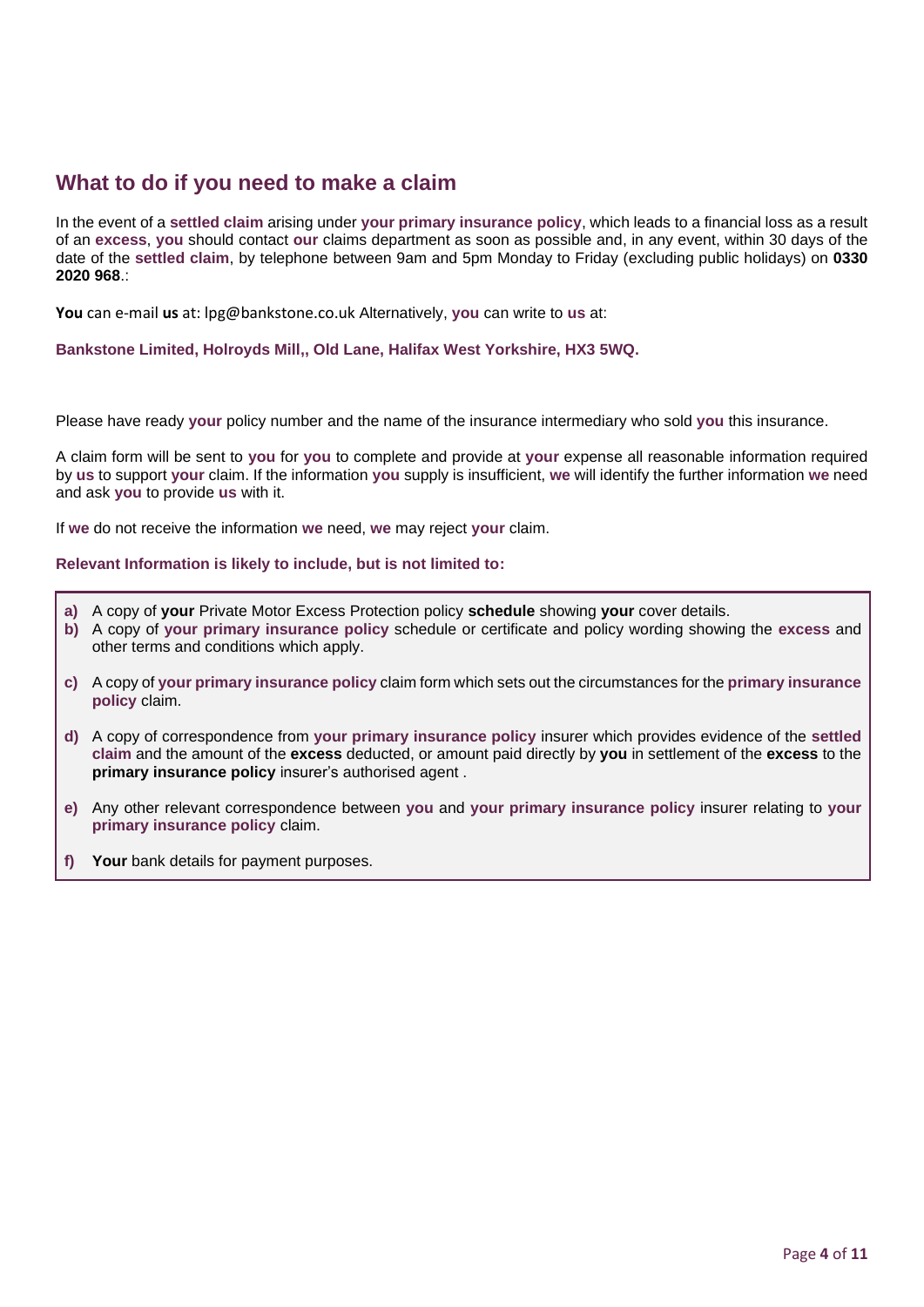## **Meaning of words and terms**

The following words or phrases have the same meaning wherever they appear in this policy document:

| excess                   | The sum you must pay under the terms and conditions of your primary insurance<br>policy as the first amount of the settled claim.                                                                                                      |
|--------------------------|----------------------------------------------------------------------------------------------------------------------------------------------------------------------------------------------------------------------------------------|
| inception date           | The date on which this policy commenced as identified in your schedule.                                                                                                                                                                |
| insured incident(s)      | An event which leads you to make a claim on your primary insurance policy which<br>results in a settled claim.                                                                                                                         |
| <i>insurer</i>           | Alwyn Insurance Company Limited.                                                                                                                                                                                                       |
| maximum policy limit     | The most the insurer will pay for all insured incidents occurring during the period of<br>insurance as identified in your schedule.                                                                                                    |
| period of insurance      | The period covered by this insurance as identified in your schedule, such a period not<br>to exceed 12 calendar months.                                                                                                                |
| primary insurance policy | An insurance policy which is underwritten by an insurer authorised and regulated by the<br>Prudential Regulation Authority (PRA) to undertake business in the United Kingdom<br>and being of the following type of personal insurance: |
|                          | Private motor insurance policy - protects your private motor vehicle on either<br>$\bullet$<br>a third party only, or third party, fire and theft, or comprehensive basis.                                                             |
|                          | The private motor insurance policy is further subject to meeting the qualification criteria<br>set out on page 6 of this policy.                                                                                                       |
| schedule                 | The document issued to you alongside this Private Motor Excess Protection policy<br>which provides confirmation of your details, the maximum policy limit and the period<br>of insurance.                                              |
| settled claim            | A valid claim made by you which has been accepted and successfully settled under<br>your primary insurance policy.                                                                                                                     |
| territorial limit        | The United Kingdom of Great Britain and Northern Ireland.                                                                                                                                                                              |
| we, us, our              | Legal Protection Group Limited, who administer and manage this insurance on<br>a)<br>behalf of the insurer.                                                                                                                            |
|                          | Legal Claims Group Limited, who administer all claims under this insurance on<br>b)<br>behalf of the insurer.                                                                                                                          |
| you, your                | The person identified in the schedule who has purchased this Private Motor Excess<br>Protection insurance and any joint policyholder named on the primary insurance<br>policy schedule or certificate of insurance.                    |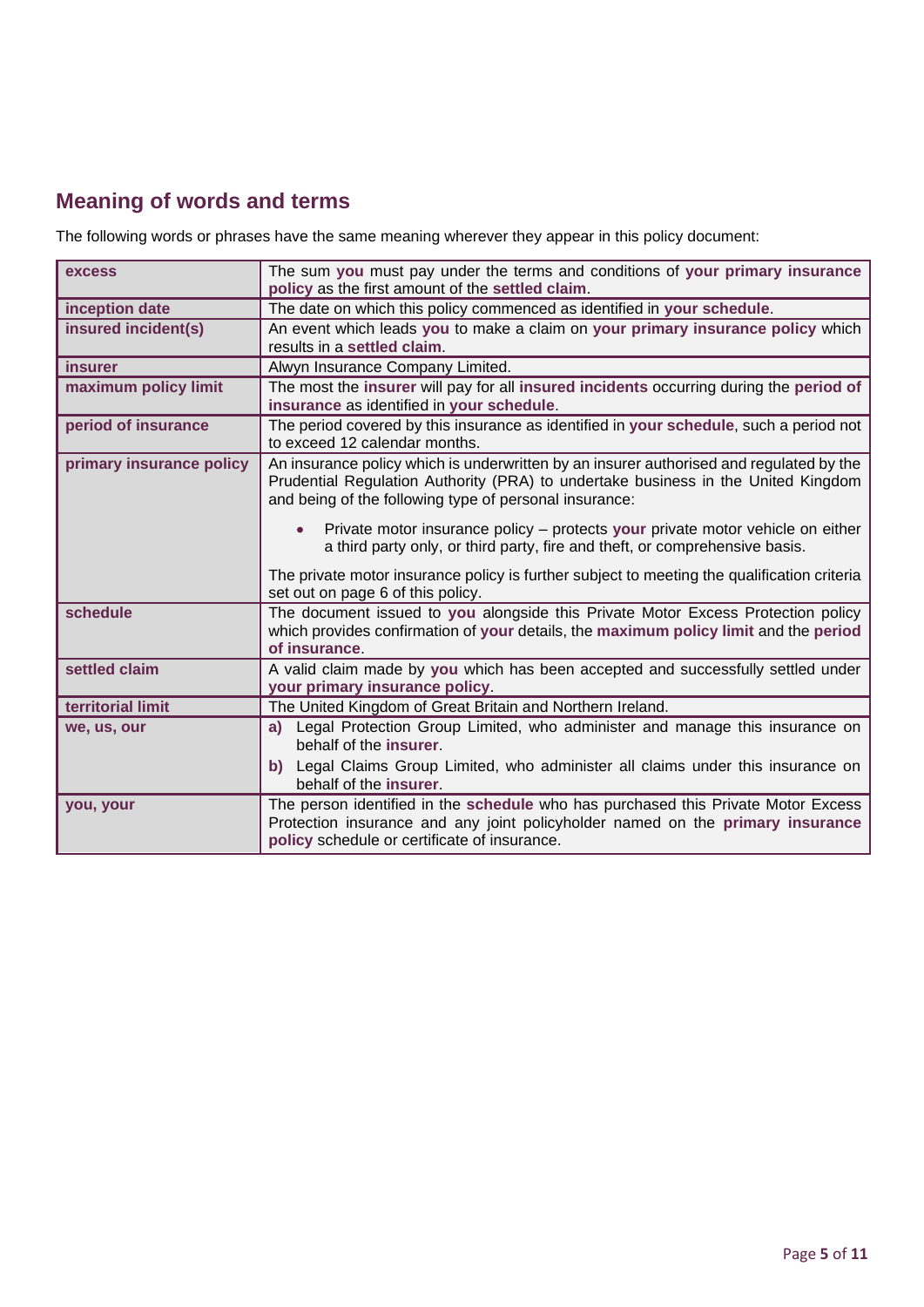## **Your policy cover explained**

## **What is Private Motor Excess Protection?**

Today, most personal insurance policies apply an **excess**. An **excess** is the amount **you** agree to pay towards the first part of any claim on that personal insurance policy. Private Motor Excess Protection is designed to reimburse **you** the cost of any **excess** up to the **maximum policy limit** set out in **your schedule**.

The value of the **settled claim** on **your primary insurance policy** must exceed the cost of **your excess**.

## **How do I qualify for cover?**

To qualify for Private Motor Excess Protection **you** must be:

- **a)** a permanent resident within the **territorial limit**;
- **b)** aged 18 or over; and

.

**c)** named as the policyholder or joint policyholder under **your primary insurance policy**.

Cover applies to private motor insurance policies if the motor vehicle covered by that policy:

- **i)** is registered with the DVLA;
- **ii)** has no more than 7 (seven) seats, including the driver's seat;
- **iii)** has a maximum gross vehicle weight no greater than 2,500 kgs; and
- **iv)** is **your** own private vehicle and is exclusively used for social, domestic and pleasure and commuting to and from a permanent place of work.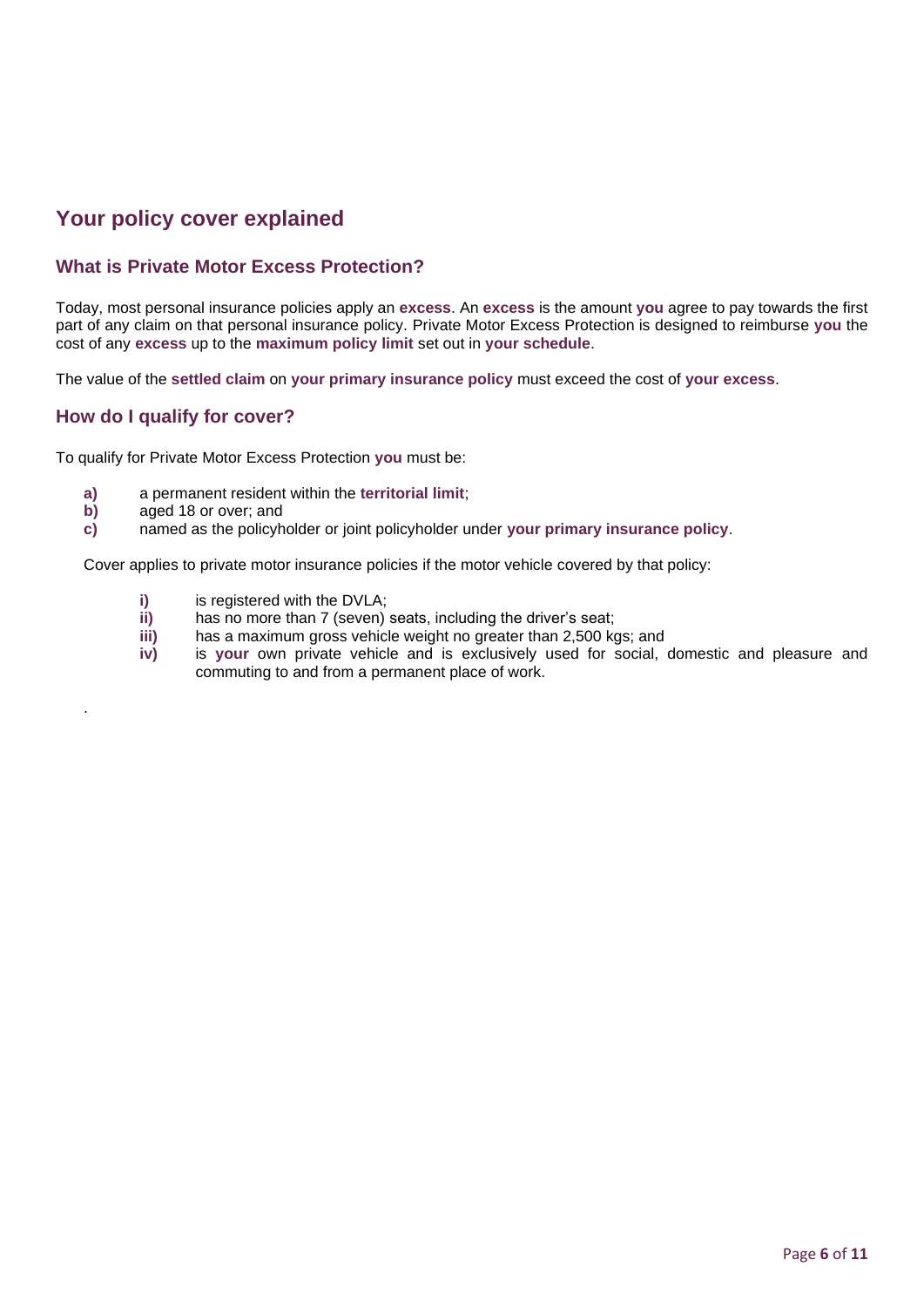## **Policy cover**

## **Reimbursement of insurance excess**

| What you are covered for                                                                                                                | What you are not covered for                                                                                                                                                                                                           |  |
|-----------------------------------------------------------------------------------------------------------------------------------------|----------------------------------------------------------------------------------------------------------------------------------------------------------------------------------------------------------------------------------------|--|
| Following an insured incident, the insurer will reimburse<br>your excess up to the maximum policy limit identified<br>in your schedule. | Any claim:                                                                                                                                                                                                                             |  |
|                                                                                                                                         | a) Where the insured incident happened before<br>the inception date of this policy, or If you were<br>aware, or ought to have reasonably been aware<br>of, an insured incident before the inception<br>date of this policy;            |  |
|                                                                                                                                         | b) Where the insured incident happened within the<br>first 14 days of the inception date of this policy,<br>unless this Private Motor Excess Protection<br>insurance is taken out at the same time as your<br>primary insurance policy |  |
|                                                                                                                                         | c) If you fail to satisfy any of the qualification criteria<br>set out on page 6 of this policy;                                                                                                                                       |  |
|                                                                                                                                         | d) If your claim under your primary insurance<br>policy was declined, or was for less than the<br>amount of the excess;                                                                                                                |  |
|                                                                                                                                         | e) Where any amount contributed by you or<br>deducted from the settlement of your primary<br>insurance policy claim is not clearly stated in<br>your primary insurance policy documents as<br>being the excess;                        |  |
|                                                                                                                                         | f) Where any excess has been waived or<br>reimbursed;                                                                                                                                                                                  |  |
|                                                                                                                                         | g) Relating to the repair or replacement of glass,<br>including windscreens;                                                                                                                                                           |  |
|                                                                                                                                         | h) Where you accept any liability by agreement or<br>contract, unless you would have been liable<br>anyway;                                                                                                                            |  |
|                                                                                                                                         | Where you fail to provide all relevant information<br>D.<br>or documents to us in support of your claim on<br>this policy;                                                                                                             |  |
|                                                                                                                                         | Where you are not identified as both the<br>j)<br>policyholder under the primary insurance<br>policy and this Private Motor Excess Protection<br>insurance policy.                                                                     |  |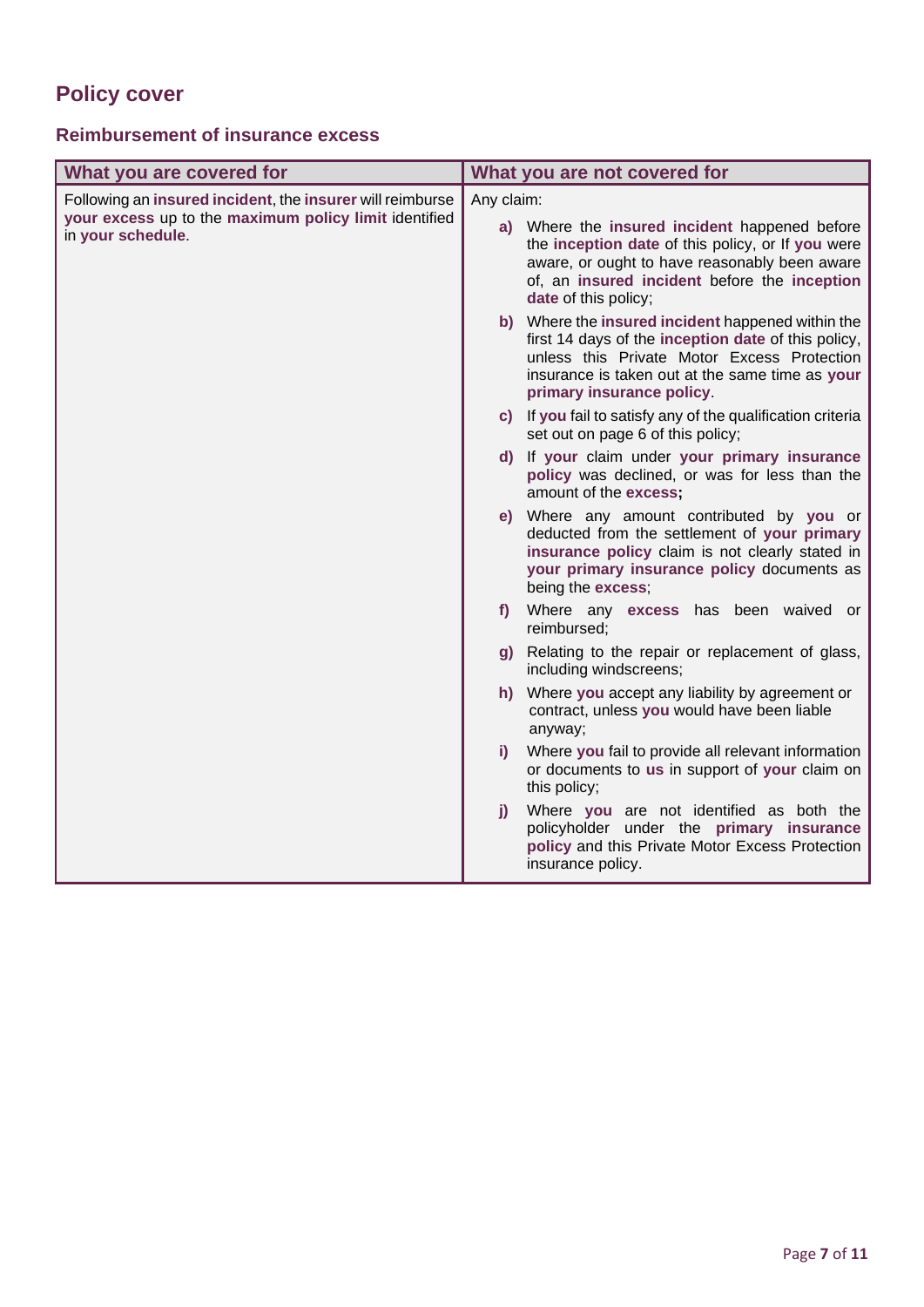## **General exclusions applying to the whole policy**

## **There is no cover for:**

## **1) Disputes with us/the insurer**

Any dispute with **us** or the **insurer** not otherwise dealt with under **condition 4** on page 8 of this policy.

### **2) Losses not directly covered**

Any costs arising from losses which are not directly covered by this insurance including, but not limited to, loss of earnings or loss of profit if the **insured incident** results in **you** having to take time off work.

## **3) War, terrorism, radioactive contamination and pressure waves**

Any claim resulting directly or indirectly from or in connection with:

- **a)** war, terrorism, invasion, act of foreign enemy, hostilities or warlike operations (whether war be declared or not), civil war, rebellion, revolution, insurrection, uprising, military or usurped power;
- **b)** ionising radiation or contamination by radioactivity from any nuclear fuel or any nuclear waste from the combustion of nuclear fuel;
- **c)** the radioactive, toxic, explosive or other hazardous properties of any explosive nuclear assembly or nuclear component of it;
- **d)** pressure waves caused by aircraft or other aerial devices travelling at sonic or supersonic speed.

#### **4) Sanctions**

Any payment or provision of any other benefit under this policy if the **insurer** is prevented from doing so by any sanction, prohibition or restriction under the United Nations resolutions or the trade or economic sanctions, laws or regulations of the European Union, the United Kingdom or the United States of America. The economic sanctions of the United States of America shall only apply where they do not violate European or local legal regulations.

## **General conditions applying to the whole policy**

**You** must keep to these conditions as failure to do so may lead to **us** refusing a claim, withdrawing from a claim or cancelling this insurance (please refer to **condition 6**).

### **1) Your obligations**

### **You** must:

- **a)** keep to the terms and conditions of this policy; and
- **b)** supply **us** with honest and accurate information when asked to do so.

### **2) Conduct of the claim**

- **a) You** must:
	- **(i)** co-operate fully with **us** and provide any relevant information, documentation and evidence in connection with a claim when asked to do so; and
	- **(ii)** keep **us** fully informed of any developments in connection with a claim.

### **b) You** must not:

- **(i)** act in any way which obstructs **us** or hinders the progress of a claim; and
- **(ii)** incur any unnecessary costs or incur any costs without **our** prior written consent.

### **3) Other insurance and apportionment of costs**

If the **excess** payable under this Private Motor Excess Protection insurance is also covered under an alternative insurance policy, or would have been covered if this insurance did not exist, the **insurer** will only pay their share of these costs.

## **4) Disputes with us**

If there is a dispute between **you** and **us** over this policy, which cannot be resolved through **our** internal complaints handling process, **you** are entitled to seek a resolution through the Financial Ombudsman Service.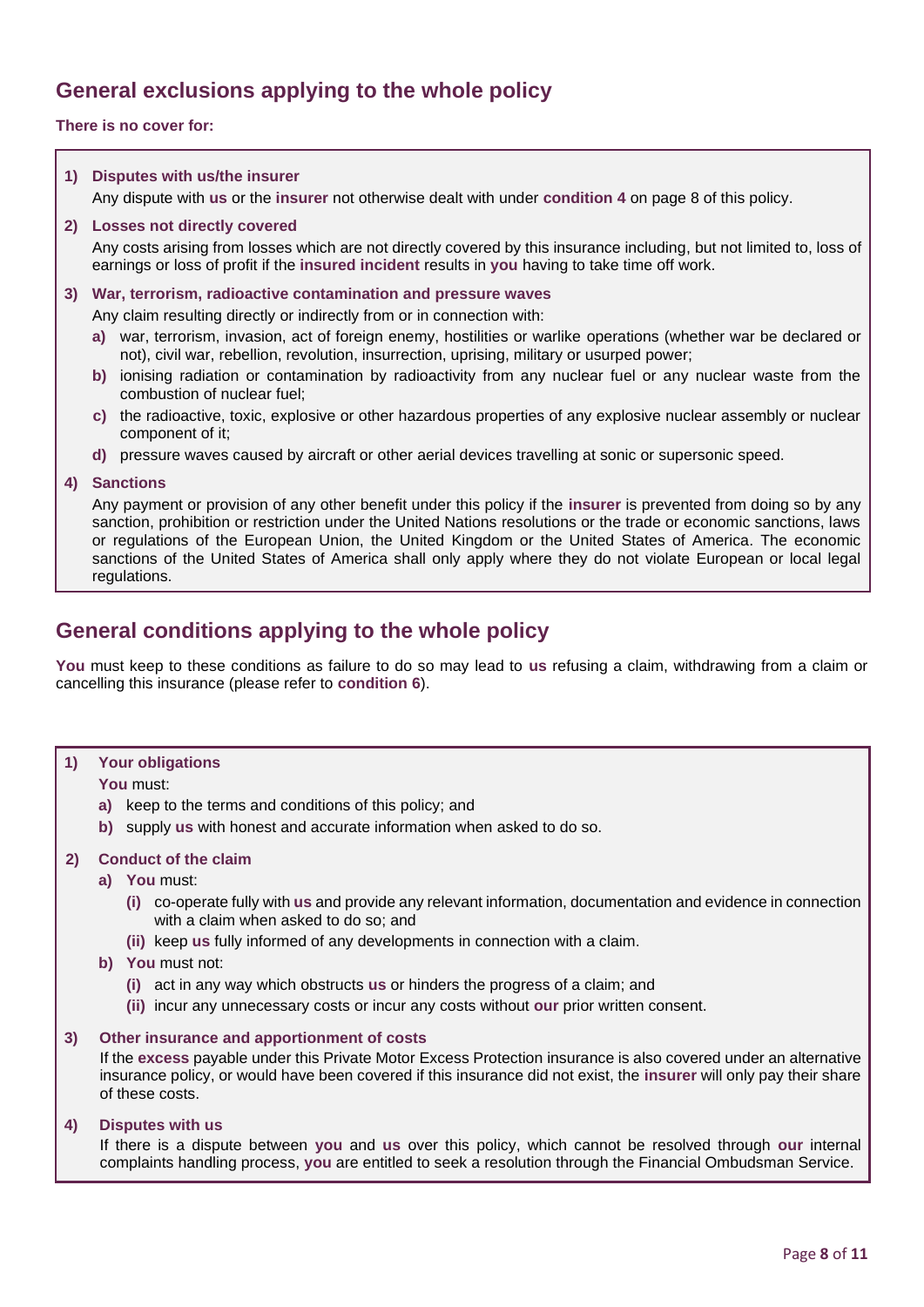## **General conditions applying to the whole policy (continued)**

## **5) Your cancellation rights**

## **a) Cooling-off period**

**You** can cancel this insurance, without giving any reason, within 14 days of its **inception date** or within 14 days of receiving **your** policy documents, whichever is later.

If **you** wish to exercise this right, **you** must notify the insurance intermediary who sold **you** this insurance. **You** will be entitled to a full refund of premium paid, provided that **you** have not made a claim under this insurance during the current **period of insurance**.

## **b) Outside the cooling-off period**

You can cancel this insurance at any other time, subject to providing the insurance intermediary who sold **you** this insurance with 7 days' notice. As long as **you** have not made a claim under this insurance during the current **period of insurance** and subject to the terms of business between **you** and the insurance intermediary who sold **you** this insurance, **you** may be entitled to a partial refund of premium.

In the event of cancellation, the insurance intermediary who sold **you** this insurance may apply an administration charge. Please contact them for more information on any charges.

## **6) Our cancellation rights**

### **a) General**

**We** can cancel this insurance at any time, where there is a valid reason to do so, subject to providing **you** with 7 days' notice. Reasons for cancellation may include, but are not strictly limited to:

- **(i) you** have failed to co-operate with **us** and this failure has significantly hindered **our** ability to deal with a claim or administer this insurance; and/or
- **(ii)** a premium payment is due or a costs recovery is still outstanding by the end of the final deadline notified to **you**.

### **b) Fraudulent or dishonest claims**

If **we** have evidence that **you** have made a fraudulent, dishonest or exaggerated claim, or have deliberately misled **us** when presenting relevant information in support of a claim, **we** reserve the right to cancel this insurance from the date of the alleged claim or misrepresentation and recover from **you** any **excess** already paid in respect of that claim, which the **insurer** otherwise would not have paid. **We** will also not refund any premium paid by **you**.

If fraudulent activity or false or inaccurate information is identified, **we** may, at **our** discretion, pass details to fraud prevention or law enforcement agencies who have the right to access and use this information, which could result in a prosecution.

## **7) Persons involved in this contract of insurance**

Unless expressly stated otherwise, any person who is not a party to this insurance has no right under the Contracts (Rights of Third Parties) Act 1999 to enforce any of the terms of this insurance.

### **8) Choice of law and Acts of Parliament**

- **a)** Unless otherwise agreed by **us** in writing, this insurance is governed by the laws applying to England and **Wales**
- **b)** Any Acts of Parliament or Statutory Instruments referred to in this insurance shall include equivalent legislation in Scotland and Northern Ireland and shall also include any subsequent amending or replacement legislation.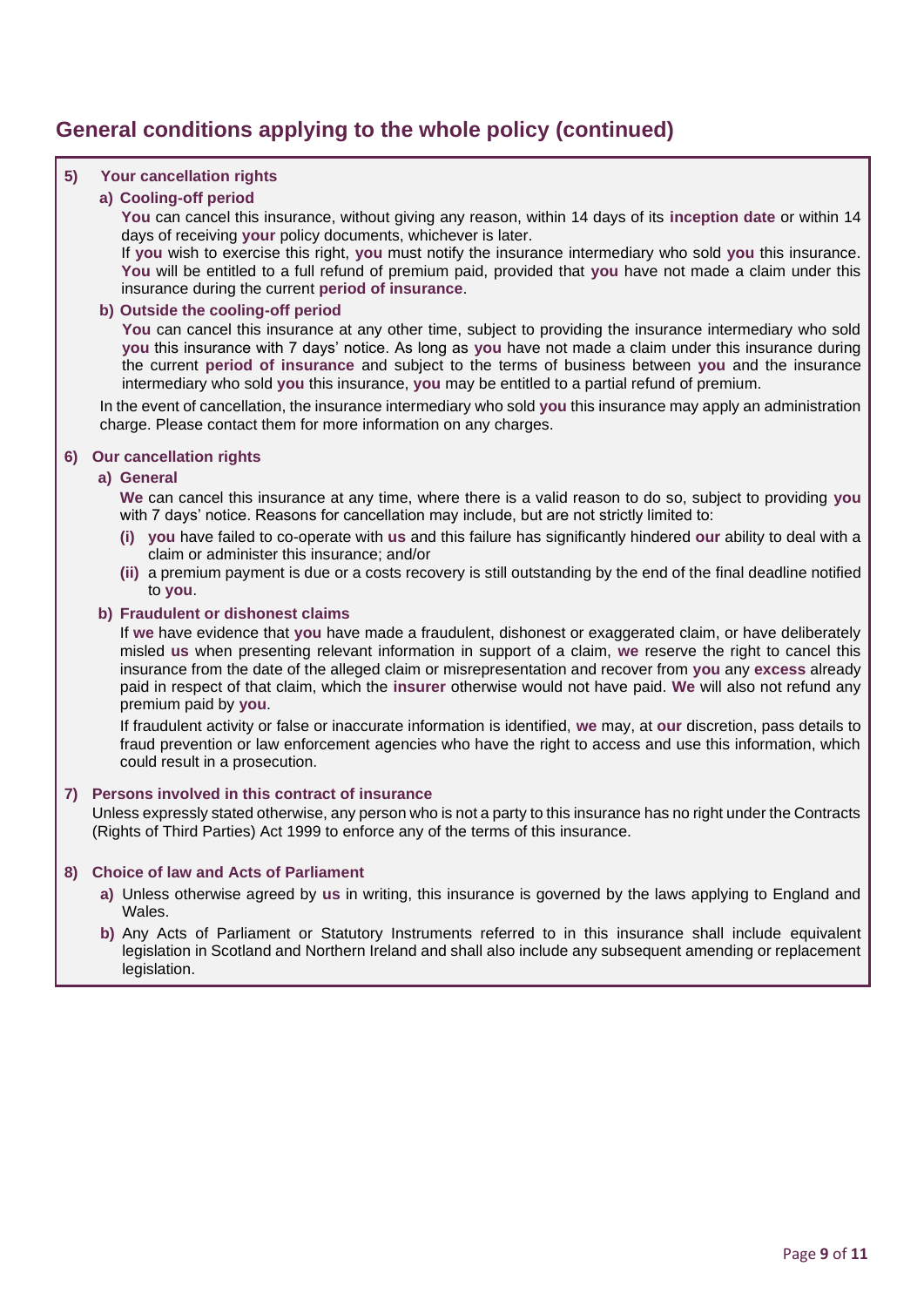## **General information**

### **The insurer**

This insurance is underwritten by Alwyn Insurance Company Limited, P.O. Box 1338, First Floor Grand Ocean Plaza, Ocean Village, Gibraltar.

Registered in Gibraltar, number 106261. Authorised and regulated by the Gibraltar Financial Services Commission.

## **The Financial Services Compensation Scheme**

The **insurer** is covered by the Financial Services Compensation Scheme (FSCS) and **you** may be entitled to compensation from the scheme if the **insurer** cannot meet their obligations. This will depend on the circumstances of the claim.

Further information about the compensation scheme arrangements can be found on the FSCS website at **[www.fscs.org.uk](http://www.fscs.org.uk/)**

### **Data protection notice**

In order to manage this insurance, claims handling, underwriting and other administrative duties, **we** may need to share personal information which has been given to **us** with other parties such as insurers, insurance intermediaries, law firms, experts, regulatory authorities or agents providing services to **us** or on **our** behalf. **We** will only request necessary information from **you** and will only use it and disclose it in the course of arranging and administering this insurance.

Any personal information **we** hold about **you** will be retained by **us** for a period of seven years after this insurance expires and, in any event, for the minimum periods required by relevant laws and regulations. This information may need to be retained for legal and regulatory reasons and for legitimate business purposes including (but not strictly limited to) establishing, pursuing or defending legal claims.

Sometimes **we** may need to send **your** personal information to agents based outside of the European Economic Area and in doing so will ensure that those agents apply the same levels of confidentiality, protection and security that are applied by **us**.

In arranging and managing this insurance and administering claims, **we** will comply with the provisions of the Data Protection legislation which is directly applicable in the United Kingdom (this includes the General Data Protection Regulation (EU) 2016/679 (otherwise known as GDPR) as well as any subsequent amending or replacement Data Protection legislation which is directly applicable in the United Kingdom) and unless required to do so by law or a professional body, will not disclose **your** personal data to any other person or organisation without **your** consent.

**You** can find full details of **our** privacy policy on **our** website **[www.legalprotectiongroup.co.uk](http://www.legalprotectiongroup.co.uk/)**

More information on the Data Protection Act and the principles in place to protect personal information can be found on the Information Commissioner's Office website **<https://ico.org.uk/>**

**You** have a right to obtain information **we** hold about **you**. This is called a Subject Access Request and in order to obtain such information, please write to:

**The Data Protection Officer, Legal Protection Group Limited, 8 Pinkers Court, Briarlands Office Park, Gloucester Road, Rudgeway, Bristol BS35 3QH** 

If **you** have a concern about the way **we** have handled **your** personal data, then **you** have the right to report this to the Information Commissioner's Office:

**Website: <https://ico.org.uk/concerns/>**

**Phone: 0303 123 1113** (lines are open Monday to Friday 9am to 5pm) **Email: [casework@ico.org.uk](mailto:casework@ico.org.uk)**